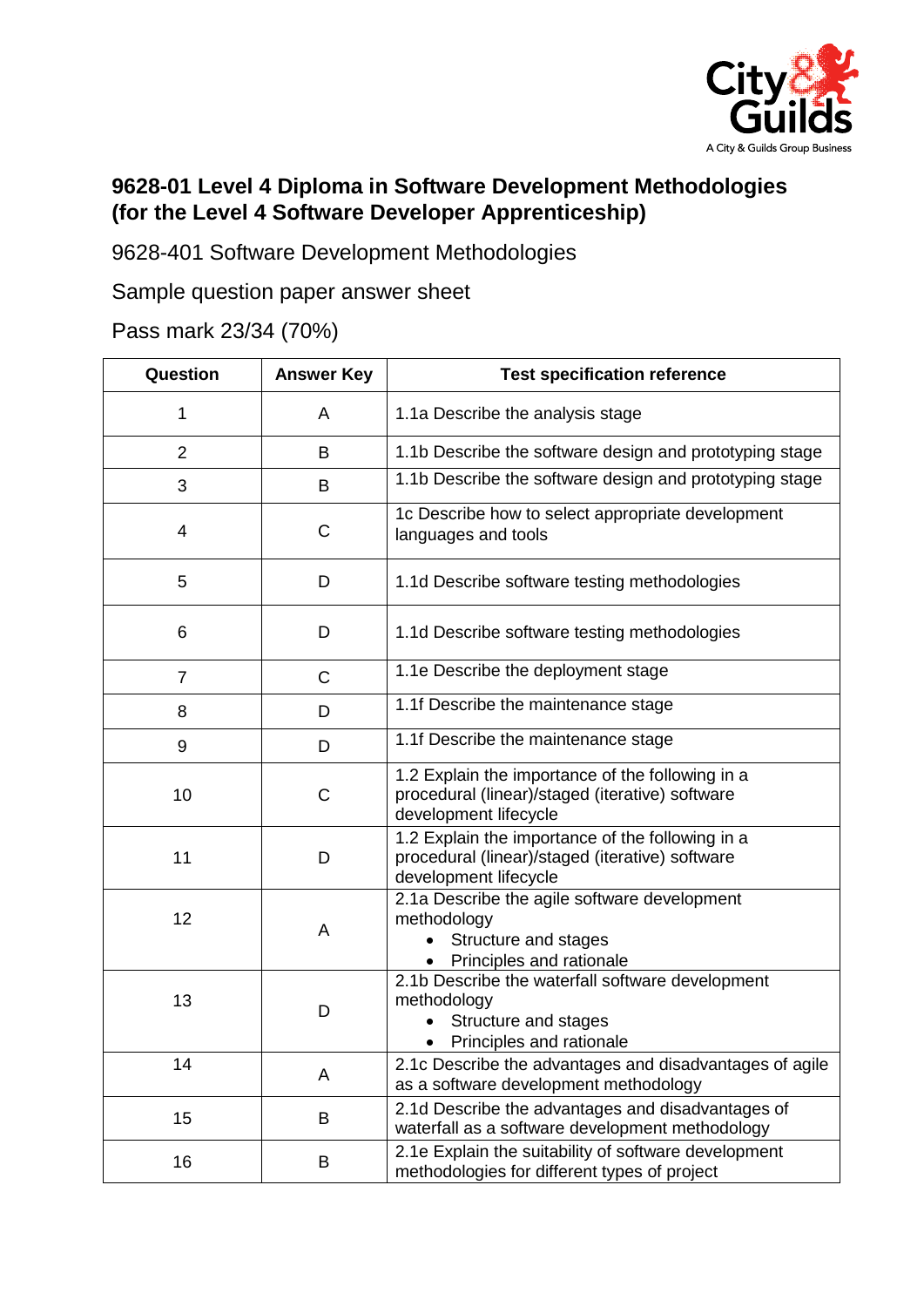| 17 | C | 2.1f Describe consequences of poor selection of<br>development methodologies                                                                                                                                     |
|----|---|------------------------------------------------------------------------------------------------------------------------------------------------------------------------------------------------------------------|
| 18 | B | 3.1a Describe typical contractual constraints to software<br>development (eg time, cost, quality, compliance,<br>regulatory, innovation criteria) and how they are mitigated                                     |
| 19 | A | 3.1b Describe typical configuration management and<br>change control constraints to software development and<br>how they are mitigated                                                                           |
| 20 | D | 3.1c Describe typical business constraints that might lead<br>to alternative practices for software development (e.g.<br>Agile over waterfall, rapid prototyping, modularity over<br>performance)                |
| 21 | C | 3.2a Describe how to identify potential risks and flag<br>them within project management team                                                                                                                    |
| 22 | B | 3.2b Describe how project managers identify the<br>additional technical resource for a project                                                                                                                   |
| 23 | A | 3.2c Describe how to support effective cost estimation<br>within the project management team                                                                                                                     |
| 24 | A | 3.2d Describe how to accurately forecast effort (time)<br>required within the project management team                                                                                                            |
| 25 | C | 4.1a Describe the roles and responsibilities within the<br>software development and implementation lifecycle<br><b>Business analysts</b><br>$\bullet$                                                            |
| 26 | B | 4.1a Describe the roles and responsibilities within the<br>software development and implementation lifecycle<br><b>Business analysts</b><br>$\bullet$                                                            |
| 27 | D | 4.1b Describe the roles and responsibilities within the<br>software development and implementation lifecycle<br>Designers<br>$\bullet$<br>Design a software model that fulfil the<br>$\bullet$<br>specifications |
| 28 | Α | 4.1c Describe the roles and responsibilities within the<br>software development and implementation lifecycle<br>Developers                                                                                       |
| 29 | A | 4.1d Describe the roles and responsibilities within the<br>software development and implementation lifecycle<br><b>Testers</b>                                                                                   |
| 30 | C | 4.1d Describe the roles and responsibilities within the<br>software development and implementation lifecycle<br><b>Testers</b>                                                                                   |
| 31 | B | 4.1e Describe the roles and responsibilities within the<br>software development and implementation lifecycle<br><b>Technical architects</b>                                                                      |
| 32 | С | 4.2a Describe how key roles and responsibilities can be<br>used to form teams<br>Project manager<br><b>Business analysts</b><br>Designers<br>Developers<br><b>Testers</b><br><b>Technical architects</b>         |